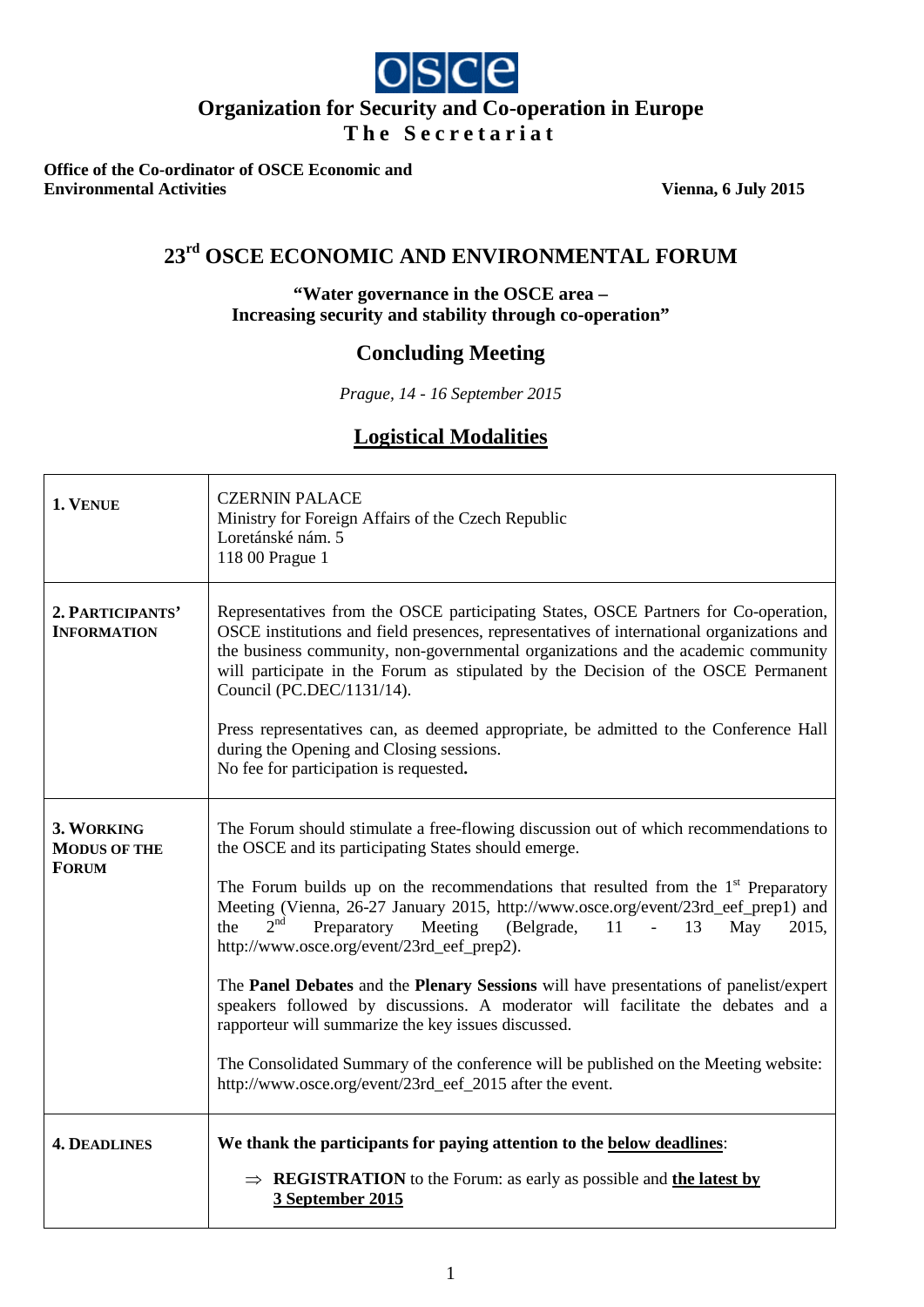|                                                    | $\Rightarrow$ VISA APPLICATION for the Czech Republic: NOT LATER THAN 15<br>DAYS prior to the date of the travel to Prague                                                                                                                                                                                                                                                                                          |  |  |  |  |
|----------------------------------------------------|---------------------------------------------------------------------------------------------------------------------------------------------------------------------------------------------------------------------------------------------------------------------------------------------------------------------------------------------------------------------------------------------------------------------|--|--|--|--|
|                                                    | $\Rightarrow$ <b>HOTEL BOOKING</b> in Prague: <i>depending on the hotel (item 12)</i> :<br>a) Lindner Hotel Prague Castle: 13 August 2015<br>b) Hotel Savoy Prague:<br>29 July 2015<br>(After this deadline, the reservation may be confirmed upon availability of the respective Hotel)                                                                                                                            |  |  |  |  |
| 5. REGISTRATION<br><b>TO THE FORUM</b>             | Deadline: 3 September 2015                                                                                                                                                                                                                                                                                                                                                                                          |  |  |  |  |
| (Registration form<br>in Annex 1)                  | Each participant is requested to send a registration form to the Organizers.<br>Please contact Ms. Andrea Gredler, OSCE OCEEA to receive the required document<br>$(and real, qredler@osce.org).$                                                                                                                                                                                                                   |  |  |  |  |
|                                                    | The Delegations are kindly requested to notify the ranking and the title of their<br>members by adding a list of their members attending the Forum to the individual<br>registration forms.                                                                                                                                                                                                                         |  |  |  |  |
| <b>6. ACCREDITATION</b>                            | Accreditation will take place at the main entrance to the Czernin Palace (Czech MFA),                                                                                                                                                                                                                                                                                                                               |  |  |  |  |
| <b>AT THE</b><br><b>CONFERENCE</b><br><b>VENUE</b> | Monday, 14 September 2015, from 8 a.m. to 6 p.m.<br>$\blacksquare$<br>Tuesday, 15 September 2015, starting at 8:30 a.m.<br>$\blacksquare$<br>Wednesday, 16 September 2015, starting at 8:30 a.m.                                                                                                                                                                                                                    |  |  |  |  |
|                                                    | The presentation of a valid ID is required for accreditation. A badge will be required to<br>access the Conference Hall. Press representatives can, as deemed appropriate, be admitted<br>to the Conference Hall during the opening and the closing sessions of the OSCE<br>Economic and Environmental Forum.                                                                                                       |  |  |  |  |
| 7. VISA                                            | Deadline: NO LATER THAN 15 DAYS PRIOR TO THE DATE OF TRAVEL<br>Participants, if stipulated under the Czech law, are asked to make their own<br>arrangements for securing a Schengen (short-term) visa for entry into the Czech<br>Republic.                                                                                                                                                                         |  |  |  |  |
|                                                    | The OSCE Prague Office (Ms. Iveta Dzurikova, email: <i>iveta.dzurikova@osce.org</i><br>tel: $+420$ 224 186 450, fax $+420$ 224 186 440) stands ready to support delegations.<br>It is recommended to cross check the most recent visa regulations at the Czech<br>Embassy/Consulate in your country or on the MFA website.<br>Contacts of Czech Missions abroad, as well as visa form, can be found on the official |  |  |  |  |
|                                                    | <b>Czech Foreign Ministry website (English):</b><br>http://www.mzv.cz/jnp/en/information for aliens/index.html<br>Section: Entry & Residence                                                                                                                                                                                                                                                                        |  |  |  |  |
| 8. WRITTEN<br><b>CONTRIBUTIONS</b>                 | Participants are welcome to submit written contributions reflecting their views on the<br>issues discussed at the Forum and/or in a specific Session of their interest.                                                                                                                                                                                                                                             |  |  |  |  |
|                                                    | We thank you for sending an electronic copy of the paper in advance to the Office of the<br>Co-ordinator of OSCE Economic and Environmental Activities (Ms. Andrea Gredler, e-<br>mail: <u>andrea.gredler@osce.org</u> , Fax. + 43 1 514 36 62 51; Tel. + 43 1 514 36 6675) to<br>enable a timely distribution to the participants.                                                                                 |  |  |  |  |
| 9. DOCUMENT<br><b>DISTRIBUTION</b>                 | All documents will be published on the OSCE Forum conference website:<br>http://www.osce.org/event/23rd_eef_2015                                                                                                                                                                                                                                                                                                    |  |  |  |  |
|                                                    | A very limited amount of hard copies of the documents will be available. Further copies<br>can be produced upon request at the Document Distribution Desk (lobby in front of the<br>Plenary Hall).                                                                                                                                                                                                                  |  |  |  |  |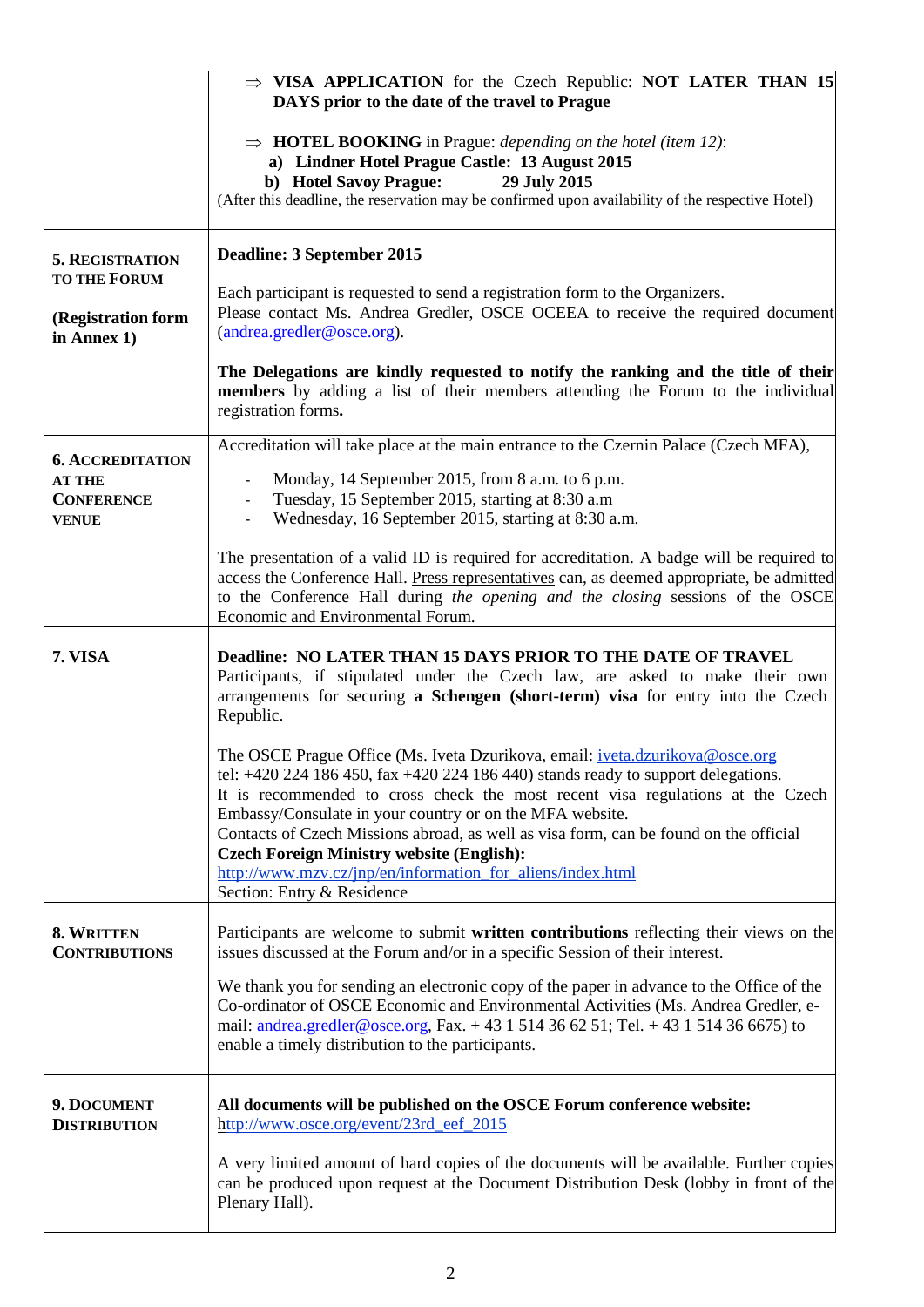|                                                | Request for the distribution of documents <i>during</i> the Forum Meeting should be<br>addressed to the Document Distribution Desk. Documents should possibly be provided to<br>this Desk in electronic format (documents @osce.org).                                                                                                                                                                                                                                                                                                                                                                                     |  |  |  |  |
|------------------------------------------------|---------------------------------------------------------------------------------------------------------------------------------------------------------------------------------------------------------------------------------------------------------------------------------------------------------------------------------------------------------------------------------------------------------------------------------------------------------------------------------------------------------------------------------------------------------------------------------------------------------------------------|--|--|--|--|
| 10. SPEAKERS'<br><b>INSTRUCTIONS</b>           | <b>Speakers</b> are kindly requested to send<br>$\rightarrow$ a short CV (with photo)<br>$\rightarrow$ and an electronic copy of their presentation in advance<br>to the Office of the Co-ordinator of OSCE Economic and Environmental Activities<br>possibly no later than 30 August 2015 (Ms. Andrea Gredler, OSCE OCEEA, (email:<br><b>andrea.gredler@osce.org,</b> tel. $+ 43 1 514 36 6675$ and to take an electronic copy of<br>their presentation (on a USB stick) as back-up to the Meeting.                                                                                                                      |  |  |  |  |
|                                                | The Conference Hall is equipped with technical facilities for multi-format presentations,<br>including power point, large screen, projectors and laptops.                                                                                                                                                                                                                                                                                                                                                                                                                                                                 |  |  |  |  |
|                                                | Speakers should address their request for technical support well in advance to Ms.<br>Andrea Gredler, OSCE OCEEA (E-mail: andrea.gredler@osce.org; Fax + 43 1 51436<br>6251 Tel. $+ 43$ 1 51436 6675). It is as well highly recommended to the speakers to<br>contact the technician in the Plenary Hall, well ahead of their session, in order to cross<br>check the upload for their presentations, as well as the audio-visual equipment in place.<br>A Co-ordination Meeting for Moderators and Speakers will take place on<br>14 September 2015, at 08:30 at the Czernin Palace, Mirror Hall, 1 <sup>st</sup> floor. |  |  |  |  |
| 11.<br><b>INTERPRETATION</b>                   | Simultaneous interpretation will be provided into the six OSCE languages (English,<br>French, German, Italian, Russian and Spanish)                                                                                                                                                                                                                                                                                                                                                                                                                                                                                       |  |  |  |  |
|                                                | <b>TRAVEL ARRANGEMENTS</b><br>Participants are kindly requested to make their own travel, visa, accommodation and transfer arrangements,<br>which will not be paid for by the OSCE (except in the case of selected sponsorships)                                                                                                                                                                                                                                                                                                                                                                                          |  |  |  |  |
| <b>12. HOTEL BOOKING</b><br>preferential rates | The OSCE Prague Office made special rate agreements with the following hotels.<br>Please use the attached hotel forms for the booking at the Lindner Hotel Prague Castle<br>or at the Hotel Savoy Prague (Annexes 3-4).                                                                                                                                                                                                                                                                                                                                                                                                   |  |  |  |  |
| (Booking forms in<br>Annexes 3 and 4)          | Because the number of rooms available will be limited, we recommend early<br>bookings.                                                                                                                                                                                                                                                                                                                                                                                                                                                                                                                                    |  |  |  |  |
|                                                | <b>LINDNER HOTEL PRAGUE CASTLE</b><br>$\Rightarrow$ Booking deadline: 13 August 2015<br>(Booking form in <b>Annex 3</b> )<br>www.linderhotels.com (5 min walking distance from the conference venue)<br>Tel: +420 226 080 100 Fax: +420 226 080 507<br>Email: reservation.prague@linderhotels.com<br>Rates:<br>Single Superior room 139 € double Superior room 144 € (incl.buffet breakfast,<br>Internet connection, Access to Sauna & Fitness and VAT incl.)<br>Single Business room 159 € double Business room 164 € (incl. buffet breakfast,                                                                           |  |  |  |  |
|                                                | Internet connection, access to Sauna & Fitness and VAT incl.)<br><b>Transfers from/to Airport:</b> 22 $\epsilon$ /car/one way transfer                                                                                                                                                                                                                                                                                                                                                                                                                                                                                    |  |  |  |  |
|                                                | <b>HOTEL SAVOY PRAGUE</b><br>$\Rightarrow$ Booking deadline: 29 July 2015<br>(Booking form in <b>Annex 4)</b><br>www.hotelsavoyprague.com (5 min walking distance from the conference venue)<br>Tel: +420 224 302 115, Fax: +420 224 302 128                                                                                                                                                                                                                                                                                                                                                                              |  |  |  |  |
|                                                | Email: group.reservation@hotelsavoyprague.com                                                                                                                                                                                                                                                                                                                                                                                                                                                                                                                                                                             |  |  |  |  |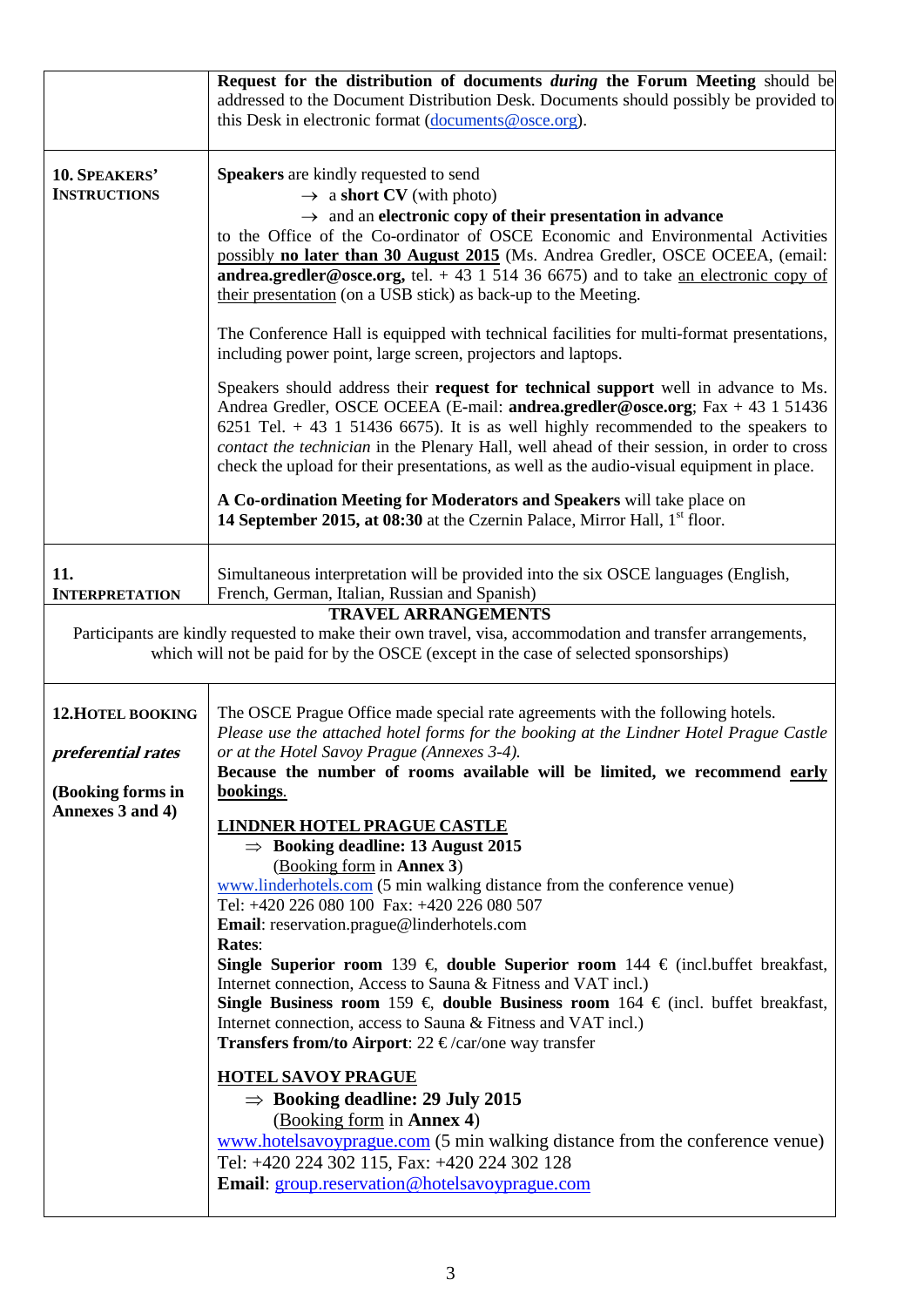|                                    | Contact: Ms. Ilona Müllerova, Reservation Agent                                                                                                                                                                                                                                                               |  |  |  |  |
|------------------------------------|---------------------------------------------------------------------------------------------------------------------------------------------------------------------------------------------------------------------------------------------------------------------------------------------------------------|--|--|--|--|
|                                    | <b>Rates:</b><br><b>Deluxe room</b> 129 € and <b>Executive room</b> 159 € (double or double for single use; incl.<br>breakfast, VAT)<br>Transfers from/to Airport: 46 € car<br>Transfers from/to Main train station 18.50 $\in$ car<br>Transfers from/to Holesovice train station 18.50 $\epsilon$ car        |  |  |  |  |
|                                    | Please find all necessary hotel information in the order form of the respective hotel<br>attached in Annexes (3 and 4).                                                                                                                                                                                       |  |  |  |  |
|                                    | For your convenience, a list of hotels in vicinity of the Czernin Palace (Czech MFA<br>and Forum venue) in Prague is attached (Annex 2)                                                                                                                                                                       |  |  |  |  |
|                                    | For information on other hotels, please consult following website addresses:<br>http://www.hotel.cz/praha/accommodation/<br>http://www.lastminute.com/hotels/prague.html<br>Due to the time period of the conference which is considered high tourist season in<br>Prague, early booking is highly advisable. |  |  |  |  |
|                                    |                                                                                                                                                                                                                                                                                                               |  |  |  |  |
| 13. PUBLIC<br><b>TRANSPORTS IN</b> | <b>Getting to Prague city by public transfers:</b>                                                                                                                                                                                                                                                            |  |  |  |  |
| <b>PRAGUE</b>                      | <b>FROM THE AIRPORT:</b>                                                                                                                                                                                                                                                                                      |  |  |  |  |
|                                    | a) By public bus:                                                                                                                                                                                                                                                                                             |  |  |  |  |
|                                    | 119: Prague Airport - Nádraží Veleslavín (metro line A) - 15 min                                                                                                                                                                                                                                              |  |  |  |  |
|                                    | 100: Prague Airport - Zličín (metro line B) - 18 min                                                                                                                                                                                                                                                          |  |  |  |  |
|                                    | Airport express: Prague Airport - Prague Main Train Station (metro line C<br>and connection to SC, EC, IC and EN trains) - 35 min                                                                                                                                                                             |  |  |  |  |
|                                    | <b>Bus stop:</b> Terminál 1; Terminál $2 -$ in front of the Arrival hall                                                                                                                                                                                                                                      |  |  |  |  |
|                                    | <b>Public Transport Ticket Sale</b>                                                                                                                                                                                                                                                                           |  |  |  |  |
|                                    | Public Transport counters in Arrival Halls of Terminals 1 & 2 (from 7 am to 10)<br>$\bullet$<br>pm),                                                                                                                                                                                                          |  |  |  |  |
|                                    | Automats placed at bus stops (cash required),                                                                                                                                                                                                                                                                 |  |  |  |  |
|                                    | From a bus driver (cash required).                                                                                                                                                                                                                                                                            |  |  |  |  |
|                                    | Regular shuttle buses to the centre of Prague: Everyday scheduled operation, 30-minute<br>intervals http://www.cedaz.cz/public-shuttle-bus-from-airport-to-prague-centre.php                                                                                                                                  |  |  |  |  |
|                                    | Detailed information on the transfers Prague Ruzyne Airport – Prague City can be found:<br>www.prg.aero/en/parking-transport/transport/public-transit                                                                                                                                                         |  |  |  |  |
|                                    | Actual public transportation fares available here: http://www.dpp.cz/en/fares-in-prague/                                                                                                                                                                                                                      |  |  |  |  |
|                                    | b) By taxi:                                                                                                                                                                                                                                                                                                   |  |  |  |  |
|                                    | Contact counters of taxi operators are located at the arriving hall of Terminal 1 and 2.<br>Departure points are displayed in front of arriving halls. Taxi services at guaranteed<br>tariffs prices, according to the number of kilometers passed:<br>AAA RADIOTAXI +420 222 333 222                         |  |  |  |  |
|                                    | www.aaaradiotaxi.cz<br>FIX TAXI +420 220 113 892<br>fix@airportcars.cz<br>www.airportcars.cz                                                                                                                                                                                                                  |  |  |  |  |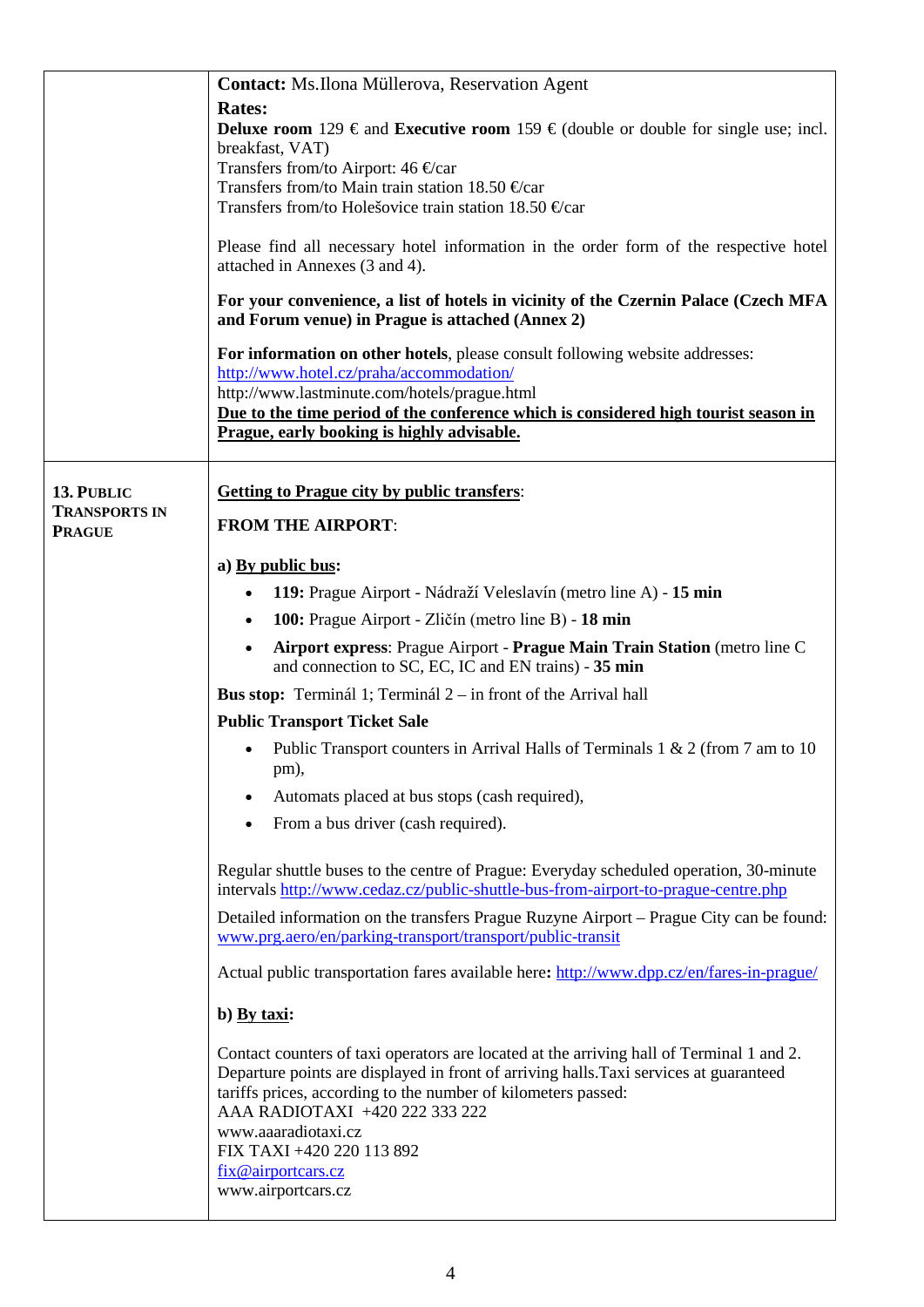| c) Booking a transfer through your hotel:                                                                                                         |
|---------------------------------------------------------------------------------------------------------------------------------------------------|
| Please note that guests of the below listed hotels can arrange transfers from                                                                     |
| airport/railway station through their respective hotel (see par.12 on hotel bookings).                                                            |
| <b>FROM THE RAILWAY STATION:</b>                                                                                                                  |
| Getting from the Railway Station in Prague to your hotel:                                                                                         |
| a) By metro (metro line C)                                                                                                                        |
| b) By taxi                                                                                                                                        |
| you may contact the taxi companies: PROFI TAXI +420 261 314 151                                                                                   |
| or AAA RADIOTAXI +420 222 333 222                                                                                                                 |
| c) or arrange a transfer through your hotel (as indicated on the hotel booking form)                                                              |
| Please note that the Organizers will not provide any transfers from the airport or the<br>railways station to the hotels or the conference venue. |
|                                                                                                                                                   |

# **CONFERENCE FACILITIES**

|                          | On the $1st$ Floor:                                                                      |  |  |  |  |  |
|--------------------------|------------------------------------------------------------------------------------------|--|--|--|--|--|
| <b>14. MEETING AREAS</b> | Plenary Hall: "Velký sál"<br>All plenary sessions                                        |  |  |  |  |  |
|                          | Mirror Hall: "Zrcadlový"<br>Side events, informal ad hoc meetings                        |  |  |  |  |  |
|                          |                                                                                          |  |  |  |  |  |
| (Annex 5)                | Gallery Hall: "Galerie"<br>Side events - in case scheduled                               |  |  |  |  |  |
|                          | Oriental Hall: "Orientální"<br><b>OSCE Chairmanship Office</b>                           |  |  |  |  |  |
|                          | Golden Hall: "Zlatý":<br>Office of the Co-ordinator of OSCE Economic and                 |  |  |  |  |  |
|                          | Environmental Activities - Meeting Assistance                                            |  |  |  |  |  |
|                          | <b>OSCE Prague Office, Language Services</b><br>Blue Hall: "Modrý":                      |  |  |  |  |  |
|                          | Musical Hall: "Hudební"<br>Delegates Working Area                                        |  |  |  |  |  |
|                          |                                                                                          |  |  |  |  |  |
|                          | Please find a floor map attached (Annex 5)                                               |  |  |  |  |  |
|                          |                                                                                          |  |  |  |  |  |
| <b>15. INTERNET</b>      | A working area with IT facilities & Internet access is available in "Musical Hall"       |  |  |  |  |  |
| <b>WORKING AREA</b>      | "Hudební" near the plenary hall                                                          |  |  |  |  |  |
| <b>AND</b>               | Telephones in the meeting area can be used free-of-charge for local telephone calls.     |  |  |  |  |  |
| <b>TECHNICAL</b>         | In case of international calls, please contact the OSCE Prague Office.                   |  |  |  |  |  |
| <b>SUPPORT</b>           | A Document Distribution Desk next to the plenary hall will provide assistance to         |  |  |  |  |  |
|                          | speakers and participants for document registration and distribution, copying of         |  |  |  |  |  |
|                          | documents and handle request for technical support.                                      |  |  |  |  |  |
|                          | Technical equipment for presentation of audio-video materials will be provided upon      |  |  |  |  |  |
|                          | advance request (PowerPoint, flip chart). Any request on a short notice can be addressed |  |  |  |  |  |
|                          | to the Document Distribution Desk as well.                                               |  |  |  |  |  |
|                          |                                                                                          |  |  |  |  |  |
|                          |                                                                                          |  |  |  |  |  |
| <b>16. COFFEE BREAK</b>  | Coffee/tea breaks will be provided to the participants during the Forum.                 |  |  |  |  |  |
| & LUNCH                  | Lunches: Various restaurants are located in vicinity of the Czernin Palace.              |  |  |  |  |  |
|                          |                                                                                          |  |  |  |  |  |
|                          | Monday, 14 September 2015: Reception, at 18:30, location tbc                             |  |  |  |  |  |
| <b>17. SOCIAL EVENTS</b> | Tuesday, 15 September 2015: Reception, at 18:30, location tbc                            |  |  |  |  |  |
|                          | Please register for the social events on the "Registration form" for the Forum Meeting   |  |  |  |  |  |
|                          | (Annex 1/line Nr.11)                                                                     |  |  |  |  |  |
|                          |                                                                                          |  |  |  |  |  |
| 18. GENERAL              | A map of Prague can be found on the Internet: www.mapsofprague.com                       |  |  |  |  |  |
| <b>INFORMATION</b>       | Currency: The national currency is Czech Crown. 1 EUR is 27,44 Czech Crown (rate of      |  |  |  |  |  |
|                          | June 2015). Several exchange offices and cash machines are located nearby the Czernin    |  |  |  |  |  |
|                          | Palace, as well as in hotels.                                                            |  |  |  |  |  |
|                          |                                                                                          |  |  |  |  |  |
|                          | Electric current: the standard voltage throughout the Czech Republic is 220V.            |  |  |  |  |  |
|                          | <b>Time:</b> CET Prague time differs from Greenwich time by $+1$ hour.                   |  |  |  |  |  |
|                          | <b>OSCE Secretariat, Vienna</b>                                                          |  |  |  |  |  |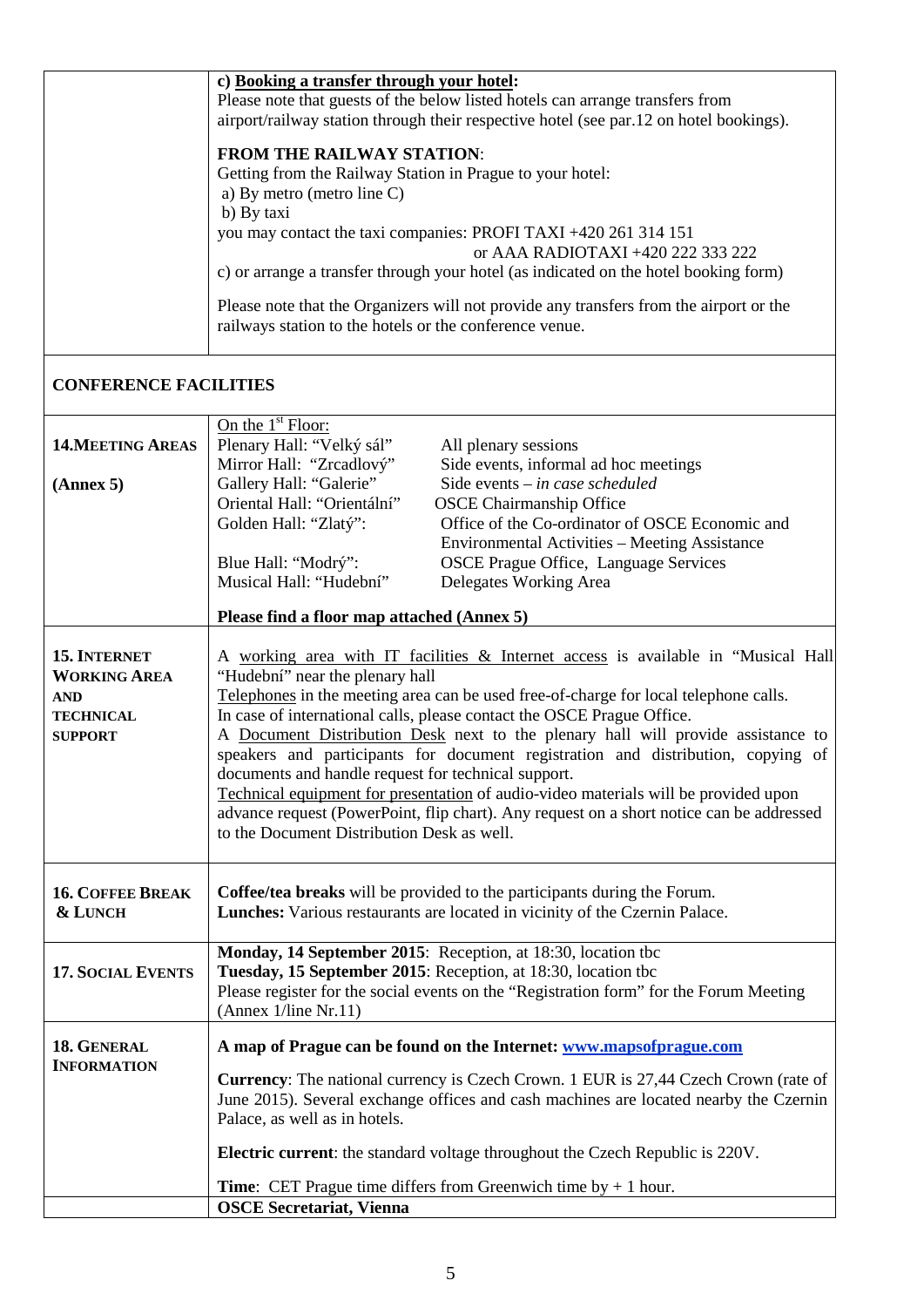| <b>19. CONTACTS</b> | <b>Office of the Co-ordinator of OSCE Economic and Environmental Activities</b>                                                                                                                                                                                                                   |
|---------------------|---------------------------------------------------------------------------------------------------------------------------------------------------------------------------------------------------------------------------------------------------------------------------------------------------|
|                     | For <b>substantial</b> issues:                                                                                                                                                                                                                                                                    |
|                     | Mr. Lorenzo Rilasciati, Senior Economic and Environmental Officer                                                                                                                                                                                                                                 |
|                     | Tel: +43 1 514 36 6776, Fax: +43 1 514 36 6251,                                                                                                                                                                                                                                                   |
|                     | Email: <b>lorenzo.rilasciati@osce.org</b>                                                                                                                                                                                                                                                         |
|                     | For <b>logistical</b> queries:                                                                                                                                                                                                                                                                    |
|                     | <b>Ms. Andrea Gredler</b>                                                                                                                                                                                                                                                                         |
|                     | Tel: +43 1 514 36 6675, Fax: +43 1 514 36 6251,                                                                                                                                                                                                                                                   |
|                     | Email: andrea.gredler@osce.org                                                                                                                                                                                                                                                                    |
|                     | For <b>visa</b> issues and registration/accreditation:                                                                                                                                                                                                                                            |
|                     | <b>OSCE</b> Office in Prague                                                                                                                                                                                                                                                                      |
|                     | <b>Ms. Iveta Dzúriková, Tel: +420 224 186 450, fax +420-224 186 440, Email:</b><br>iveta.dzurikova@osce.org                                                                                                                                                                                       |
|                     | Updated information regarding the agenda, the social events and last logistical<br>issues for the Concluding Meeting of the 23rd OSCE Economic and Environmental<br>Forum will be circulated at a later stage and published on the OSCE Forum<br>website: http://www.osce.org/event/23rd_eef_2015 |

# **IMPORTANT NOTICE:**

## **Liability - insurance:**

To the full extent permitted under applicable law, neither the OSCE or any of its officials, employees or other representatives shall be liable for loss or damage, however caused, arising out of or in connection with the participation in this conference. This is a comprehensive limitation of liability that applies to damages of any kind, including, without limitation, personal injury, loss of, or damage to, property and claims of third parties.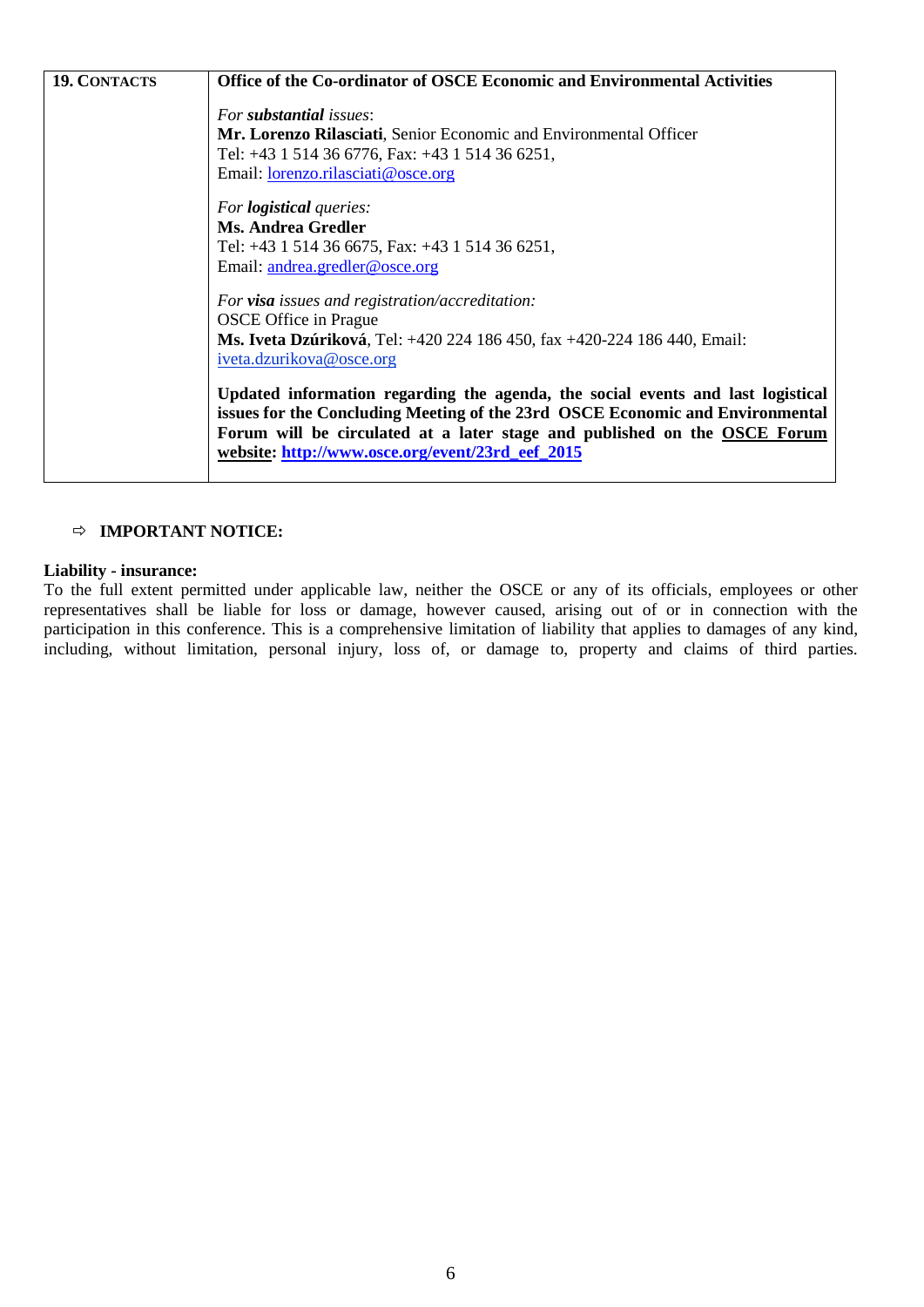# **HOTELS IN VICINITY OF CZERNIN PALACE**

| <b>HOTEL</b>                                  | <b>ADDRESS</b>                                           | <b>WEBSITE</b>                                         | E-mail/tel                                                                 |
|-----------------------------------------------|----------------------------------------------------------|--------------------------------------------------------|----------------------------------------------------------------------------|
| ***** STARS HOTELS<br><b>Aria Hotel</b>       | Tržistě 9<br>Praha 1                                     | www.ariahotel.net                                      | stay@aria.cz<br>+420 225 334 111                                           |
| <b>Golden Well Hotel</b>                      | U Zlaté Studně 166/4<br>Praha 1                          | www.goldenwell.cz                                      | hotel@goldenwell.cz<br>+420 257 011 213                                    |
| **** STARS HOTELS<br><b>Hotel Questenberk</b> | $Ú$ voz $15/155$<br>Praha 1                              | www.hotelq.cz                                          | hotel@questenberk.cz<br>+420 220 407 600                                   |
| <b>Hotel Monastery</b>                        | Strahovské nádvoří 13<br>Praha 1                         | www.hotelmonastery.cz                                  | monastery@avehotels.cz<br>$+420 - 233090200$                               |
| Dům u červeného lva                           | Nerudova 41<br>Praha 1                                   | www.hotelredlion.cz                                    | redlion@avehotels.cz<br>+420 257 533 832                                   |
| Biskupský dům                                 | Dražického nám. 6,<br>Praha 1                            | www.hotelbishopshouse.cz                               | bh@avehotels.cz<br>+420 257532 320                                         |
| U páva                                        | U lužického semináře 32<br>Praha 1                       | www.hotel-upava.cz                                     | rezervace@hotel-upava.cz<br>$+420$ 257 533 360                             |
| U krále Karla                                 | Nerudova – Úvoz 4<br>Praha 1                             | http://www.ukralekarla.com/ reservation@ukralekarla.cz | +420 257 531 211                                                           |
| <b>Hotel Pyramida</b>                         | Bělohorská 24<br>Praha 6                                 | www.hotelpyramida.cz                                   | rezervace@hotelpyramida.cz<br>+420 233 102 273                             |
| <b>Hotel Constans</b>                         | Břetislavova 309<br>Praha 1                              | www.hotelconstans.cz                                   | www.hotelconstans.cz<br>+420 234 091 818                                   |
| Hotel U raka                                  | Černínská 10<br>Praha 1                                  |                                                        | www.romantikhotel-uraka.cz info@romantikhotel-uraka.cz<br>+420 220 511 100 |
| <b>Domus Henrici</b>                          | Loretánská 11<br>Praha 1                                 | www.hidden-places.com                                  | henrici@hidden-places.com<br>+420 220 511 369                              |
| <b>Domus Balthasar</b>                        | Mostecká 5<br>Praha 1                                    | www.hidden-places.com                                  | balthasar@hidden-places.com<br>+420 257 199 499                            |
| Hotel U Tří Pštrosů                           | Dražického nám. 76/12 www.hotelutripstrosu.cz<br>Praha 1 |                                                        | reservation@hotelutripstrosu.cz<br>+420 257 288 288                        |
| <b>*** STARS HOTELS</b><br>Hotel Jelení dvůr  | Jelení 197/7<br>Praha 1                                  | www.hoteljelenidvur.cz                                 | jelenidvur@eahotels.cz<br>+420 233 028 333                                 |
| <b>Hotel Adalbert</b>                         | Markétská 1<br>Praha 6                                   | www.hoteladalbert.cz                                   | recepce@hoteladalbert.cz                                                   |
| Hotel U kříže                                 | Újezd <sub>20</sub><br>Praha 1                           | www.ukrize.com                                         | hotel@ukrize.com<br>+420 257 313 272                                       |
| <b>Hotel Hormeda</b>                          | Na Zástřelu 422/15<br>Praha 6                            | www.hormeda.cz                                         | hormeda@hormeda.cz<br>+420 220 513 604                                     |
| U Zlatého koníčka                             | Úvoz 8<br>Praha 1                                        | www.goldenhorse.cz                                     | alexx@email.cz<br>+420 603 841 790                                         |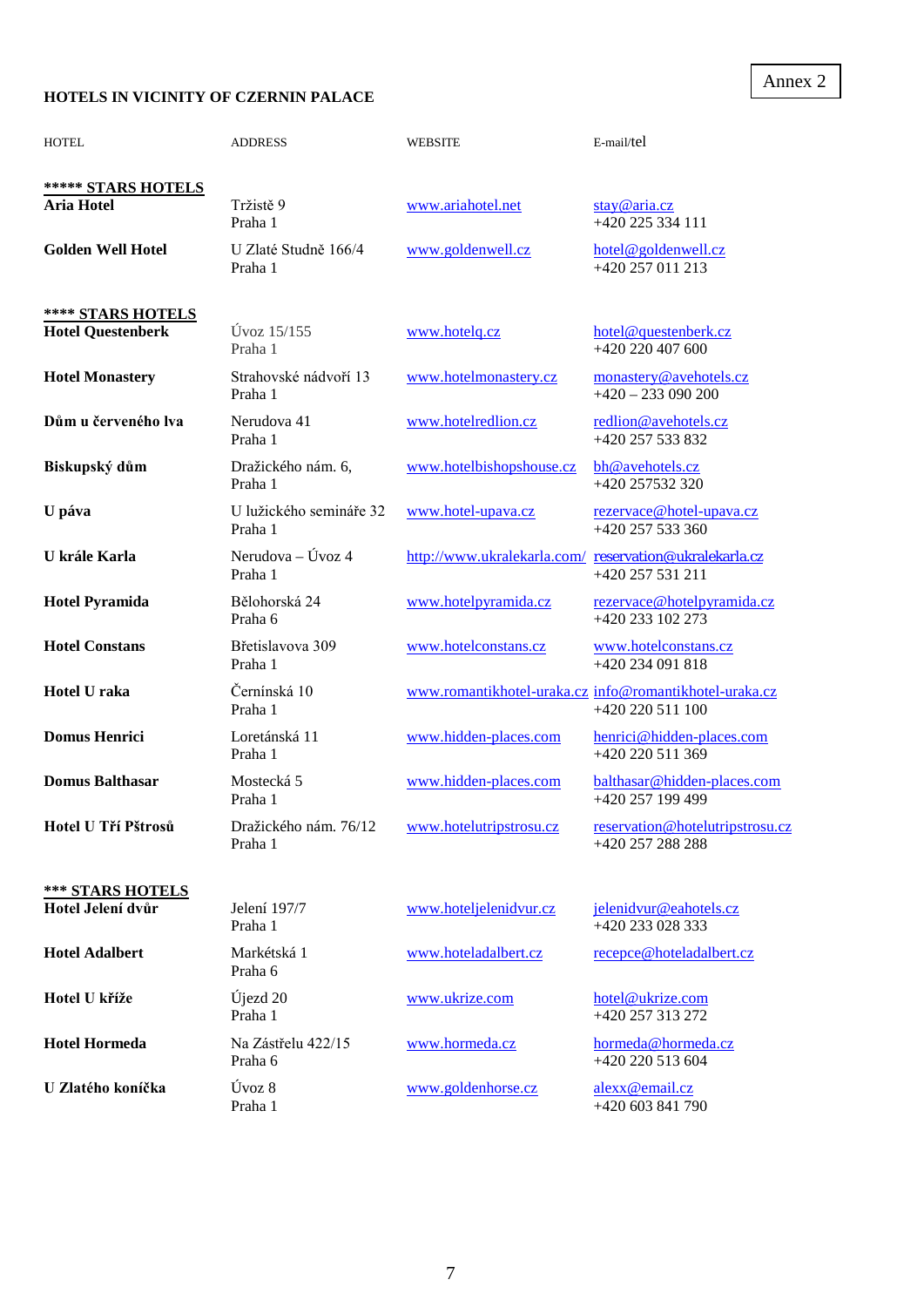8

HOTELS & RESORTS HOTEL PRAGUE CASTLE Prague

.INDNER

# **RESERVATION FORM**

### Dear Guest,

### thank you very much for choosing Lindner Hotel Prague Castle as your residence during the "Concluding Meeting of the 23rd OSCE Economic and Environmental Forum". The event takes place between 14th - 16th September 2015.

| Name:         |                 |  |
|---------------|-----------------|--|
| Address:      | City:           |  |
| Post code:    | Country         |  |
| Telephone:    | Email:          |  |
| Companion:    |                 |  |
| Arrival date: | Departure date: |  |

- $\Box$  Single Standard room
- $\Box$  Double Standard room  $\Box$  Single Business room

 $\Box$  Double Business room

(€ 139, - /room/night, Buffet breakfast, Internet connection, Access to Sauna & Fitness incl.) (€ 144,- /room/night, Buffet breakfast, Internet connection, Access to Sauna & Fitness incl.) (€ 159,- /room/night, Buffet breakfast, Internet connection, Access to Sauna & Fitness incl.) (€ 164,- /room/night, Buffet breakfast, Internet connection, Access to Sauna & Fitness incl.)

The Business room provides a nice view either to the courtyard in front of the hotel or to the hotel's inner atrium. Calm atmosphere guaranteed. Check-In time: 15:00, Check-Out time: 12:00. The rates include 15% VAT.

Transfer Airport - Hotel Flight no.: Arrival time:

€ 22, · / car/one way transfer. The driver will be standing with a sign with your name in the arrival hall.

The deadline for reservation is 10/08/2014. After this date the reservation will be confirmed upon availability.

#### **Cancellation policy:**

Total or partial cancellation of reservation between 01/09/2014 and 06/09/2014 will result in a cancellation fee equal to 50% of expected room revenue. Total or partial cancellation of reservation after 06/09/2013 will result in a cancellation fee equal to 100% of the total booking value.

#### Payment:

| Credit card<br>type: | Credit card<br>holder: |  |               |  |
|----------------------|------------------------|--|---------------|--|
| Credit card no.:     | Expiration date:       |  | CVV/CVC code: |  |

I hereby authorize the Lindner Hotel Prague Castle to charge my credit card with the total amount for the accommodation.

Lindner Hotel Prague Castle hotel reserves a right not to confirm the reservation if the booking form is not completed or not completed correctly. Lindner Hotel Plaza Prague Castle hotel reserves a right not to confirm the reservation if it is not prepaid or guaranteed by a credit card.

Confirmation number:

#### I hereby confirm the reservation

Guest's signature

Please return a signed form to FAX: +420 226 080 507 or Email: reservation.prague@lindnerhotels.com For further information please contact us at TEL: +420 226 080 100

### We are looking forward to welcome you at the Lindner Hotel Prague Castle!

Lindner Hotel Prague Castle ~ Strahovská 128 ~ Praha 1 ~ Czech Republic ~ www.lindnerhotels.com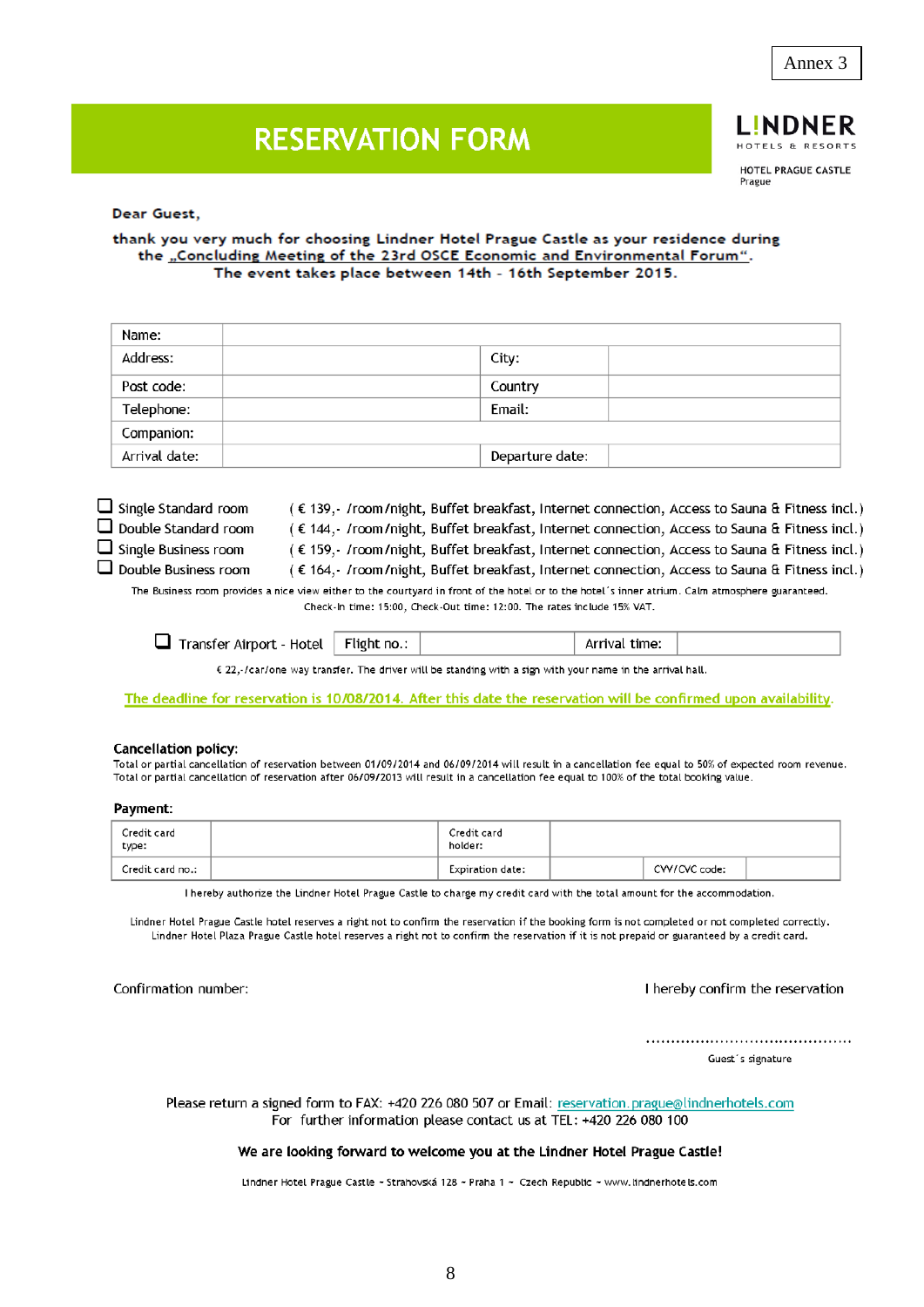

## Hotel Savoy – E.I.H., a.s., Keplerova ul. 6, 118 00 Praha 1, Czech Republic, tel.n: + 420 224 302 115, fax.: + 420 224 302 128, e-mail: **[group.reservation@hotelsavoyprague.com](mailto:group.reservation@hotelsavoyprague.com) Contact person:** Ilona Müllerová, Reservation Agent **Concluding Meeting of the 23rd OSCE Economic and Environmental Forum Prague, 14 – 16 September 2015**

Please fill in this form and send it back to the Hotel Savoy by fax or by e-mail (listed above)

### **by July 29th, 2015**

After this date all reservations will be possible only on request and subject to availability. Cancellation free of charge is possible **till August 25th, 2015**. In case of late cancellation or no-show there will be a charge of one night stay. The agreed special rate of 129,- EUR/Deluxe room/night and 159,- EUR/Executive room/night (incl. breakfast and VAT) is valid for reservations made **by July 29th, 2015**. After this date, this rate may no longer be available. In order for us to confirm your reservation, it is neccessary to provide your credit card number. Without credit card number, reservation can not be guaranteed and confirmed.

| $\Box$ Mr.                       |                                                                                                                                                                                                                            | ∃ Mrs ./Ms     |                                                                       |                                                                                                    |  |
|----------------------------------|----------------------------------------------------------------------------------------------------------------------------------------------------------------------------------------------------------------------------|----------------|-----------------------------------------------------------------------|----------------------------------------------------------------------------------------------------|--|
| Surename:                        |                                                                                                                                                                                                                            | First name:    |                                                                       |                                                                                                    |  |
| Arrival date:                    |                                                                                                                                                                                                                            |                | Departure date:                                                       |                                                                                                    |  |
|                                  | Room type: Deluxe room (double or double for single use)                                                                                                                                                                   |                |                                                                       | Rate: 129,- EUR per Deluxe room/night;                                                             |  |
|                                  | Executive room (double or double for single use)                                                                                                                                                                           |                | 159,- EUR per Executive room/night<br>rate includes breakfast and VAT |                                                                                                    |  |
| Credit card details (mandatory): |                                                                                                                                                                                                                            |                |                                                                       |                                                                                                    |  |
| VIS A<br>$\blacksquare$          |                                                                                                                                                                                                                            |                | Diner's                                                               |                                                                                                    |  |
| $\Box$ American Express          |                                                                                                                                                                                                                            |                | $\Box$ JCB                                                            |                                                                                                    |  |
|                                  |                                                                                                                                                                                                                            |                | Expiry                                                                |                                                                                                    |  |
| $\Box$ Eurocard/Mastercard       |                                                                                                                                                                                                                            |                | date:                                                                 |                                                                                                    |  |
| CC number:                       |                                                                                                                                                                                                                            |                |                                                                       |                                                                                                    |  |
|                                  | Contact details (also possibility to arrange express check-in upon arrival): Home/Office address:                                                                                                                          |                |                                                                       |                                                                                                    |  |
|                                  |                                                                                                                                                                                                                            |                |                                                                       |                                                                                                    |  |
|                                  |                                                                                                                                                                                                                            |                |                                                                       |                                                                                                    |  |
|                                  |                                                                                                                                                                                                                            |                |                                                                       |                                                                                                    |  |
| Phone/Mobil:                     |                                                                                                                                                                                                                            |                | Fax:/E-<br>mail:                                                      |                                                                                                    |  |
|                                  |                                                                                                                                                                                                                            |                | Passport                                                              |                                                                                                    |  |
| Date of birth:                   |                                                                                                                                                                                                                            |                | $No.$ :                                                               |                                                                                                    |  |
| Transportation:                  |                                                                                                                                                                                                                            |                |                                                                       |                                                                                                    |  |
|                                  | $\Box$ No, I do not want to be picked-up (from the airport/train station to Hotel Savoy) by your hotel car from.                                                                                                           |                |                                                                       |                                                                                                    |  |
|                                  | Yes I would like to be picked-up (from the airport/train station to Hotel Savoy) by your hotel car from:                                                                                                                   |                |                                                                       |                                                                                                    |  |
|                                  | □ International airport Václava Havla                                                                                                                                                                                      |                | ∃Main train station                                                   | <sup>∩</sup> Holešovice train station                                                              |  |
| Flight number:                   |                                                                                                                                                                                                                            |                | Train Number:                                                         |                                                                                                    |  |
| Landing time:                    |                                                                                                                                                                                                                            |                | Arrival time:                                                         |                                                                                                    |  |
| Flying from:                     |                                                                                                                                                                                                                            | Arriving from: |                                                                       |                                                                                                    |  |
| Rate per 1 car:                  | 1250,- CZK (approx.46,- EUR)                                                                                                                                                                                               | Rate per 1 car |                                                                       | 500,- CZK (approx. 18,50 EUR) Main train st.<br>500,- CZK (approx. 18.50 EUR) Holešovice train st. |  |
|                                  | Our hotel driver will be waiting for you under all circumstances, e.g. flight time-delay or luggage delay. Will                                                                                                            |                |                                                                       |                                                                                                    |  |
|                                  | you kindly contact the hotel concierge desk at +420 224 302 430 if you do not recognise or meet the driver.<br>Please note, that in case you will use another transportation without contacting the concierge, you will be |                |                                                                       |                                                                                                    |  |
|                                  |                                                                                                                                                                                                                            |                |                                                                       |                                                                                                    |  |
|                                  | responsible for the hotel car's charge.                                                                                                                                                                                    |                |                                                                       |                                                                                                    |  |